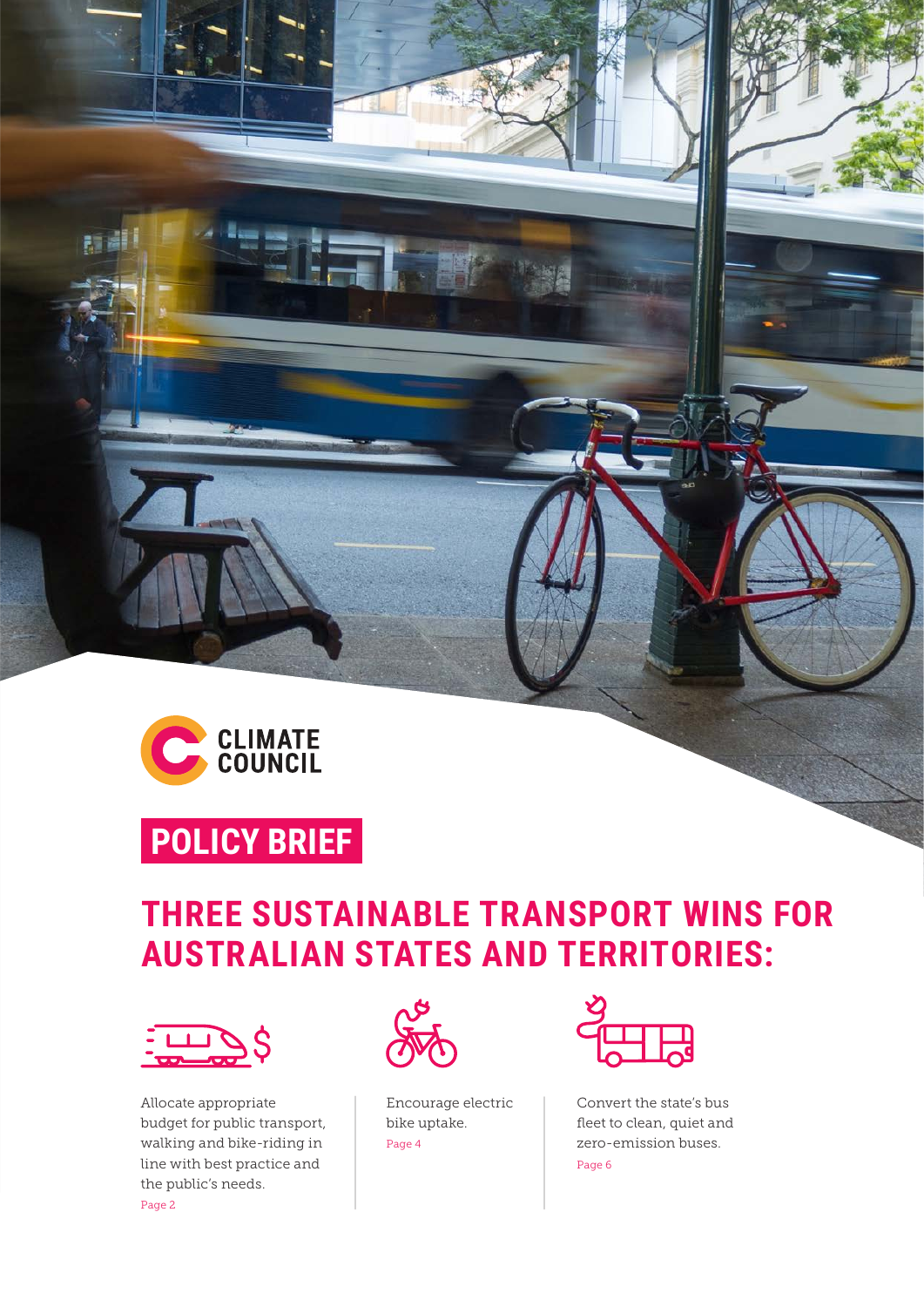<span id="page-1-0"></span>Australian states and territories have the opportunity to be a leader in addressing the nation's fastestgrowing source of emissions: personal transport.[1](#page-9-0)

Implementing our three priority policies will deliver significant health, economic and employment benefits - while helping states achieve their emissions-reduction targets.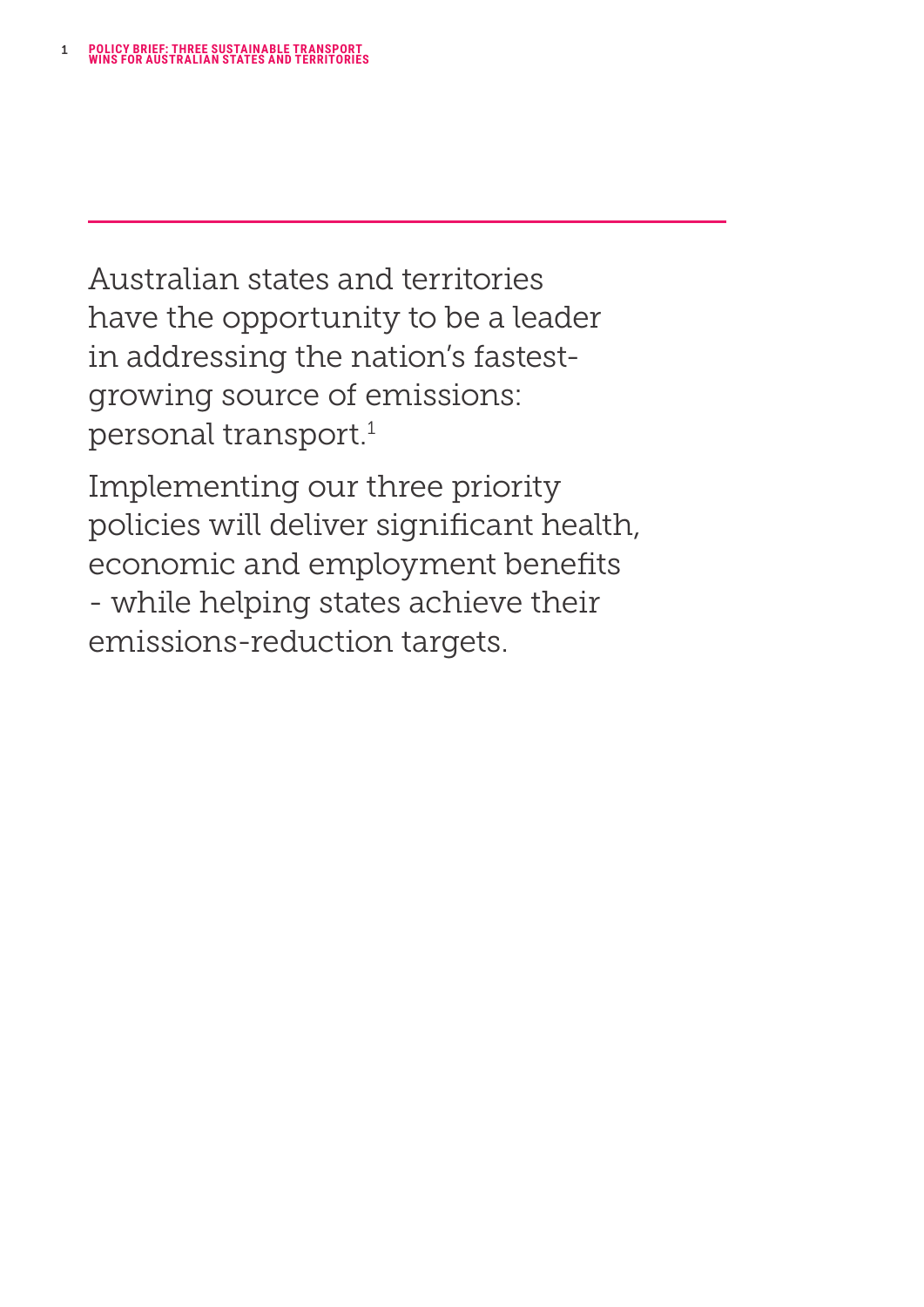<span id="page-2-0"></span>

### 1. **ALLOCATE APPROPRIATE BUDGET FOR PUBLIC TRANSPORT, WALKING AND BIKE-RIDING IN LINE WITH UNITED NATIONS STANDARDS AND THE PUBLIC'S NEEDS**

### What does this look like?

- $\rightarrow$  Increase the state budgetary spend on active transport in line with best practice as soon as possible: allocating 20% of the total transport budget.<sup>2</sup>
- › Ensure spending for public transport is at least 50% of the total state transport budget.
- › Fund projects and implement policies that increase public and active transport use <u>[see the Climate Council's sustainable transport policy recommendations.](https://www.climatecouncil.org.au/sustainable-transport-policies-states/)</u><sup>[3](#page-9-0)</sup>

#### Why?

- › Personal road transport (cars and other forms of road transport focussed on moving people, rather than freight) - contributes to around half the transport sector's greenhouse gas pollution.[4](#page-9-0)
- $\rightarrow$  To better serve communities and achieve climate targets, Australia's personal transport system must shift from the current car-centric, polluting model to one that prioritises walking, cycling and public transport options. This can only be achieved with an appropriate budget commitment.
- › It is estimated that for every \$1 of public funding invested in active transport infrastructure there is a \$2 return for the community.<sup>[5](#page-9-0)</sup>
- › Sustainable transport is a major job creator, with 12-15 jobs created for every \$1 million invested in active transport and Electric Vehicle (EV) charging infrastructure.<sup>6</sup>
- › Cars are the most expensive mode of travel, costing society 86c for every passenger kilometre, compared with rail (the cheapest) at 47c and buses at 57c[.7](#page-9-0) Note: this is even lower in the case of zero-emission buses.
- $\rightarrow$  Australia has some of the widest roads in the world, which are perfect for retrofitting bike lanes<sup>8</sup>
- $\rightarrow$  Road congestion costs the Australian economy \$38.8 billion annually.<sup>9</sup> Encouraging people towards active and public transport, and away from private vehicles, is a more effective solution to congestion and associated costs than road expenditure.<sup>[10](#page-9-0) [11](#page-9-0)</sup>
- $\rightarrow$  Replacing polluting internal combustion vehicles with EVs is important but by itself will not solve our transport challenges.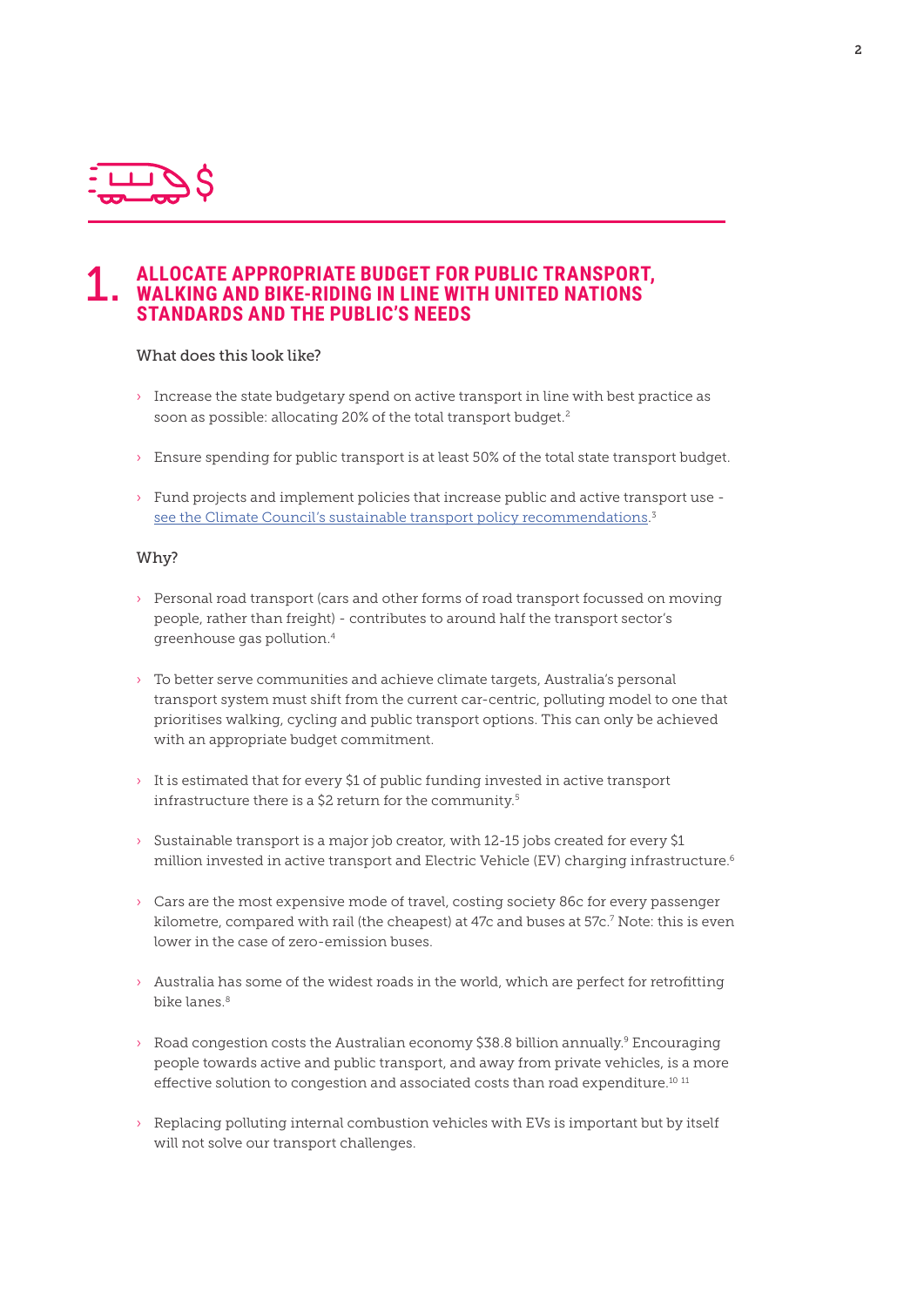#### <span id="page-3-0"></span>**CASE STUDY: INVEST IN WALKING AND CYCLING**  扁 **INFRASTRUCTURE, AND BEHAVIOUR CHANGE WILL FOLLOW**

In releasing its 2021 budget, Ireland legislated that 10% of the transport budget would be spent on cycling infrastructure and 10% on pedestrian infrastructure annually for the government's lifetime.[12](#page-9-0) The funding increase on active transport has already resulted in 800 new projects being approved in 2021, including a series of one-way traffic systems and contraflow cycle lanes, 70km of new or improved cycle lanes, 47km of new or upgraded footpaths and 10km of additional greenways.<sup>13</sup> Greenways are car-free pathways stretching across the landscape, connecting towns or landmarks, enjoyed by cyclists and walkers.<sup>[14](#page-9-0)</sup>

Further, more than half the transport budget (53%) will be invested in public transport, to improve journey times and enhance reliability, and electrifying the urban rail and buses fleets.<sup>[15](#page-9-0)</sup> <sup>16</sup> The boost in active and public transport investment is expected to result in an additional 500,000 walking, cycling and public transport trips this decade.<sup>[17](#page-9-0)</sup>

Australian states spend less than 2% of their transport budget on active transport (walking and cycling),<sup>18</sup> which is well below international standards and community expectations. States and territories have a chance to set themselves apart by bringing expenditure in line with United Nations standards and the public's needs.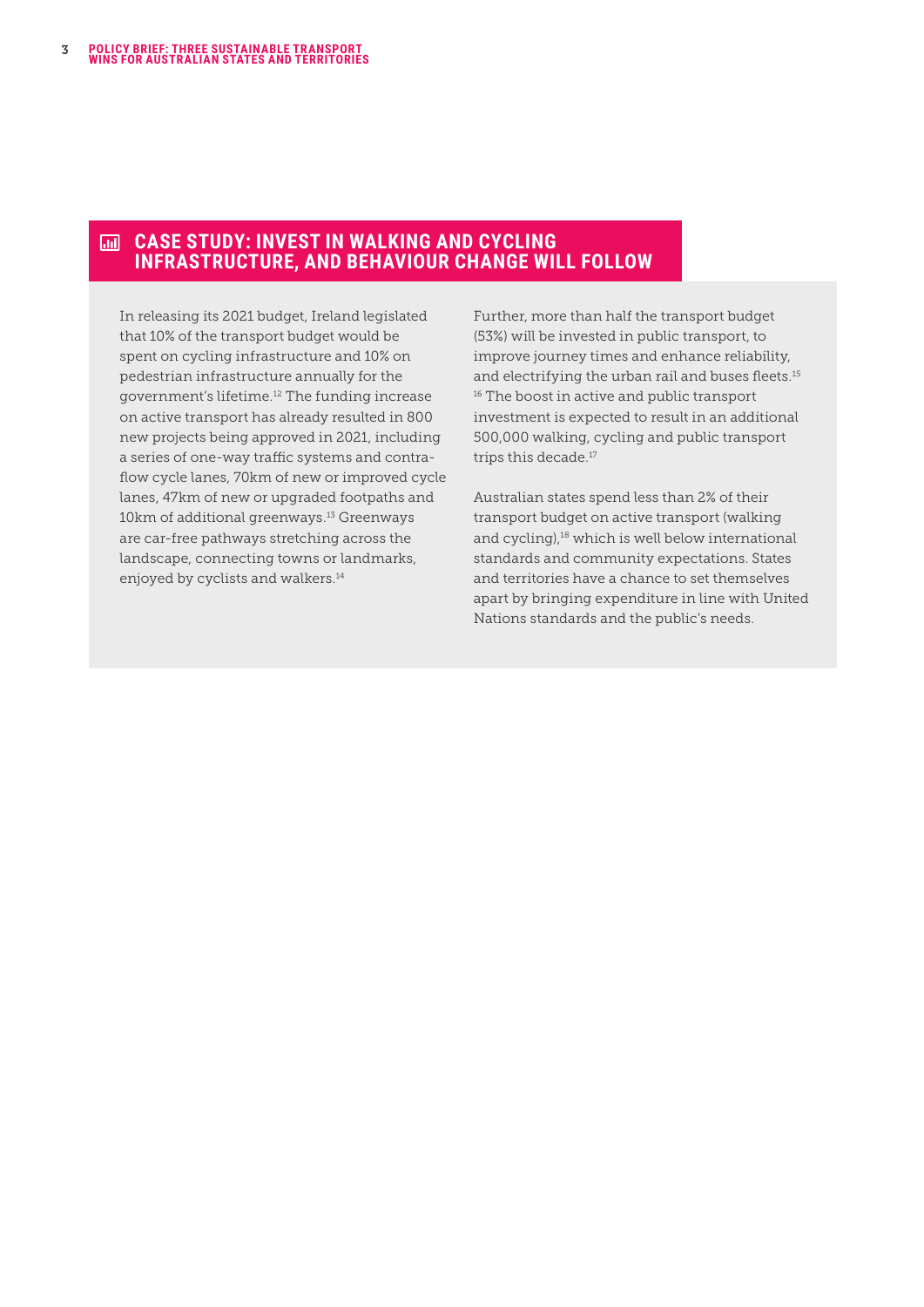<span id="page-4-0"></span>

### 2. **ENCOURAGING ELECTRIC BIKE (E-BIKE) UPTAKE**

### What does this look like?

- › Offer a 30% rebate (up to \$1500) for the purchase of an e-bike (including e-cargo bikes) for personal use, applied at the point of purchase to enable e-bikes to be accessible to more people.
- > Provide zero or low interest loans, made possible through a concessional financing [scheme](https://www.climatecouncil.org.au/resources/how-government-can-use-concessional-finance-to-reduce-emissions/) with a finance partner. This is a low-cost approach, removing the upfront capital barrier for purchases on not just e-bikes but home energy efficiency upgrades and EVs as well.
- › Partner with councils to operate e-bike borrowing programs (see case study in box below).
- › Introduce free or cheap access to an e-bike community library to social housing estates.

### Why?

- $\rightarrow$  E-bikes and e-cargo bikes can be used by more social groups (including women, children, people aged over 40 and people in outer suburbs) compared to nonmotorised bikes[.19](#page-9-0) Further, they can be used for a greater variety of trips such as the school drop-off and grocery shopping. This is because e-bikes enable riders to overcome barriers of conventional bikes, including long distances, steep hills and greater physical effort from carrying heavier loads such as equipment, groceries, and kids.
- $\rightarrow$  Current Australian rebates on EVs exclude e-bikes<sup>20</sup> but purchase price remains one of the main barriers to e-bike uptake.<sup>[21](#page-9-0)</sup>
- $\rightarrow$  E-bikes help reduce congestion, road traffic crashes, and parking frustration.
- $\rightarrow$  E-bikes help create connected, agile and physically active communities.
- $\rightarrow$  E-bikes produce only a tenth the greenhouse gas emissions of electric cars<sup>[22](#page-9-0)</sup> and can support states and territories to transition from fossil fuel dependent cars to an e-fleet.
- $\rightarrow$  Recent modelling shows a return on investment of \$2.61 and \$3.11 for each dollar invested in \$1000 and \$500 e-bike rebates respectively.[23](#page-10-0)
- › Purchasing e-bikes via a rebate is accessible and affordable for lower-income earners.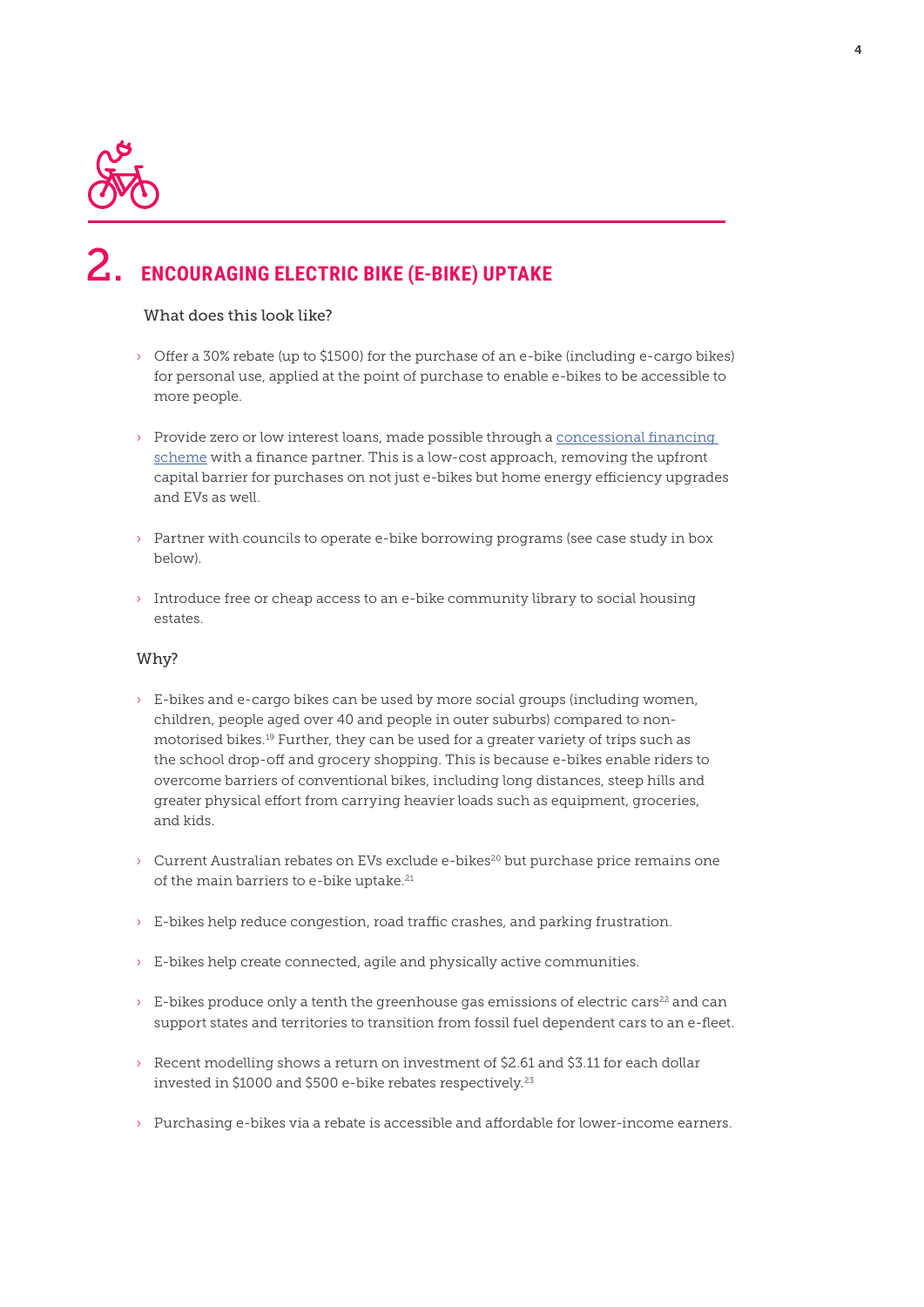### <span id="page-5-0"></span>**STATE GOVERNMENTS CAN SET THE WHEELS IN MOTION FOR HIGH E-BIKE OWNERSHIP**

ACT residents can try an e-bike before they buy, thanks to the Canberra Electric Bike Library (supported by the ACT Government).<sup>[24](#page-10-0)</sup> Within 12 months of launching, several hundred Canberrans had participated in the trial, with 82% indicating their intention to purchase an e-bike, and 37% buying one almost immediately after their loan period.[25](#page-10-0) Due to popular demand, the library service has been extended 12 months.<sup>26</sup> Each e-bike prevents up to 50 kilometres of car trips a week per rider, demonstrating a simple and effective way the ACT can significantly reduce congestion, pollution and emissions.[27](#page-10-0)

Around the world, government incentives to drive e-bike uptake across Sweden, Germany, Austria, and the UK have seen increased rates of active travel, reduced rates of transport-related emissions, and increased participation from new female riders.<sup>[28](#page-10-0)</sup>

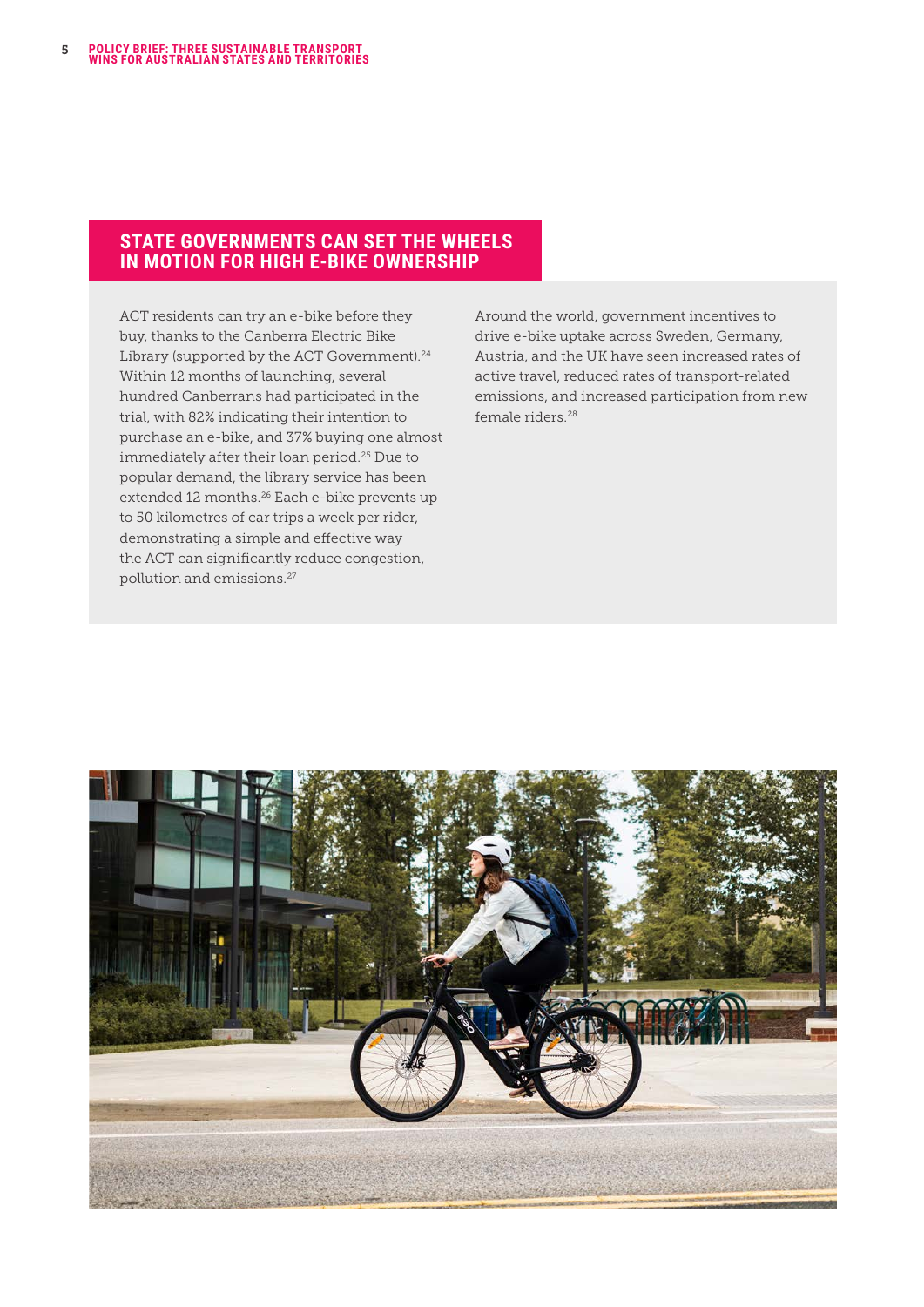<span id="page-6-0"></span>

## 3. **CONVERT THE STATE'S BUS FLEET TO CLEAN, QUIET AND ZERO-EMISSION BUSES**

### What does this look like?

- $\rightarrow$  Ensure all new buses are zero-emissions by 2024 (battery electric buses (BEB) powered by renewable energy).
- $\rightarrow$  Replace the state / territory entire bus fleet with zero-emission buses by 2030, partnering with councils and private operators where required.
- $\rightarrow$  Contract local manufacturers wherever possible by working with industry to support local electric bus manufacturing capabilities.

#### Why?

- › Zero-emission buses are quieter, smoother and do not impact local air quality with dangerous pollution, unlike their diesel counterparts. This change would save governments millions in health and environmental damage.<sup>[29](#page-10-0) [30](#page-10-0)</sup>
- › Zero-emission buses are significantly more cost-effective to run due to lower maintenance and refuelling costs (totaling 72% less annual expenditure compared to conventional buses).<sup>31</sup> For example, the Chicago Transit Authority found the estimated savings in fuel costs for each zero emission bus is approximately AUD\$36,000 annually, or AUD\$430,000 over each bus' 12-year lifespan.[32](#page-10-0)
- › Replacing just one conventional bus with a zero-emission bus saves approximately 73 tonnes of carbon dioxide emissions per year.<sup>[33](#page-10-0)</sup>
- › States and territories can spearhead local electric vehicle manufacturing by investing in zero emission buses. Establishing facilities that can be retooled for future electric vehicle production and maintenance will support local economies and create jobs.
- › Ordering in bulk (or facilitating an aggregation model between local governments and manufacturers) will lock-in the benefits of economies of scale including: reducing the cost per unit, boosting private investor confidence, and establishing supply chains and network economies early. Historically, Australian manufacturers have been assemblers and body-builders, with key parts imported. Ramping up local manufacturing provides states the opportunity to build and export components.[34](#page-10-0)
- $\rightarrow$  Kick-starting zero-emission bus manufacturing also has the potential to stimulate domestic use of critical mineral deposits required for electric buses and electric vehicles<sup>35</sup>
- › The public is calling for electric buses. A *2021 Climate of the Nation Poll* found that three in four people support fully electrifying the state bus fleet. $36$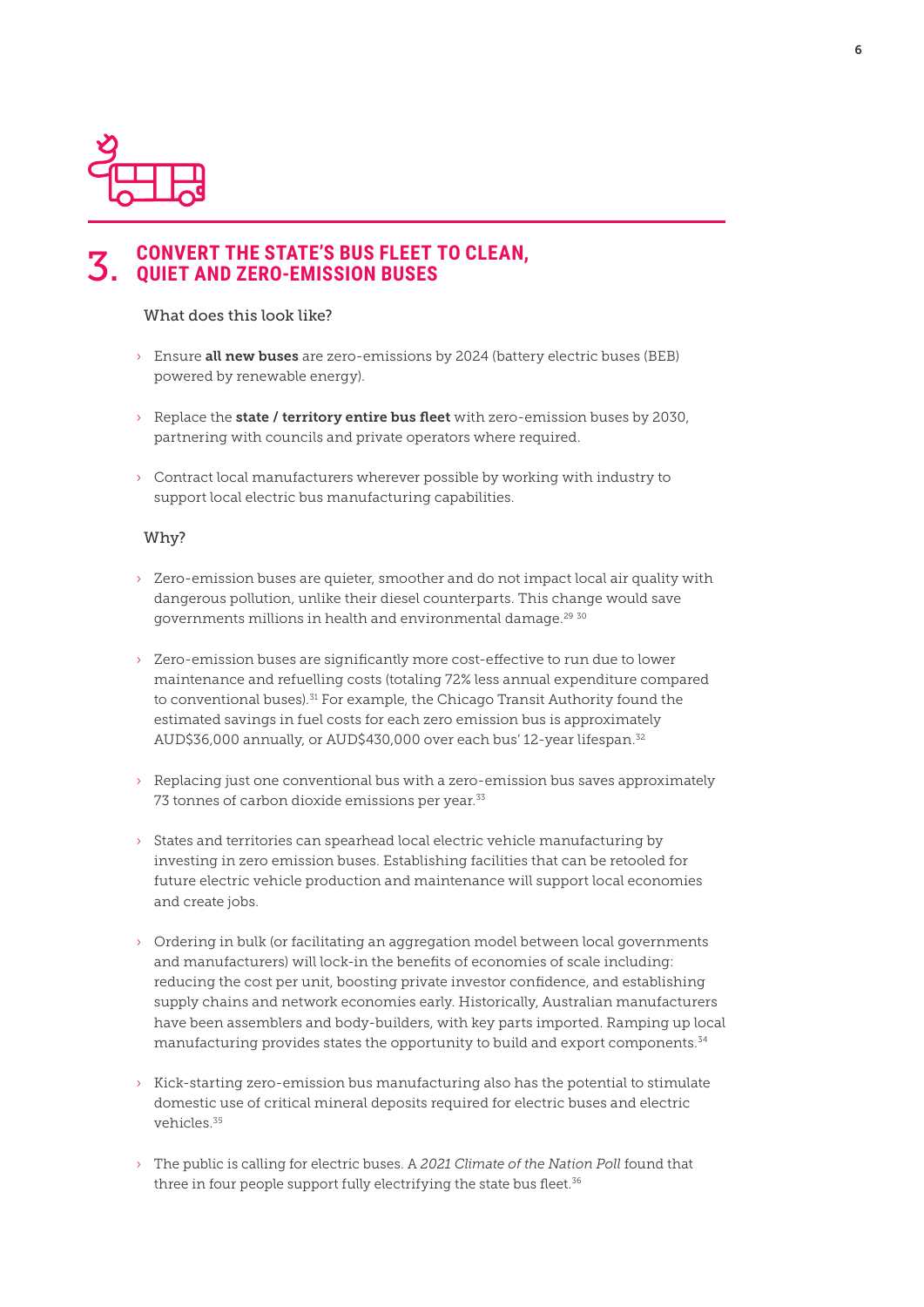### <span id="page-7-0"></span>**ZERO EMISSION BUSES ARE ROLLING OUT - AT HOME AND AROUND THE GLOBE**

### Zero-emission bus targets: NSW is setting the standard

NSW is setting the standard when it comes to zero-emission buses, pledging that all new buses will be zero-emissions by 2025 and the entire bus fleet by 2030. The NSW Government predicts it will save \$1-2 billion in health and environmental costs by replacing all diesel buses.<sup>[37](#page-10-0)</sup>

Bus users all over the world are going electric

Cities across the globe are switching to electric, with more than 600,000 zero-emission buses on the road today.[38](#page-10-0) In fact, Bloomberg anticipates that half the world's buses will be zero-emission by 2025.[39](#page-10-0) More than 34 cities have committed to only purchasing zero-emission buses from 2025, sending a clear market signal to accelerate electric bus manufacturing in the coming years[.40](#page-10-0) Madrid, Athens, Mexico City and Paris have pledged to ban diesel buses from city centres by 2025[.41](#page-10-0)

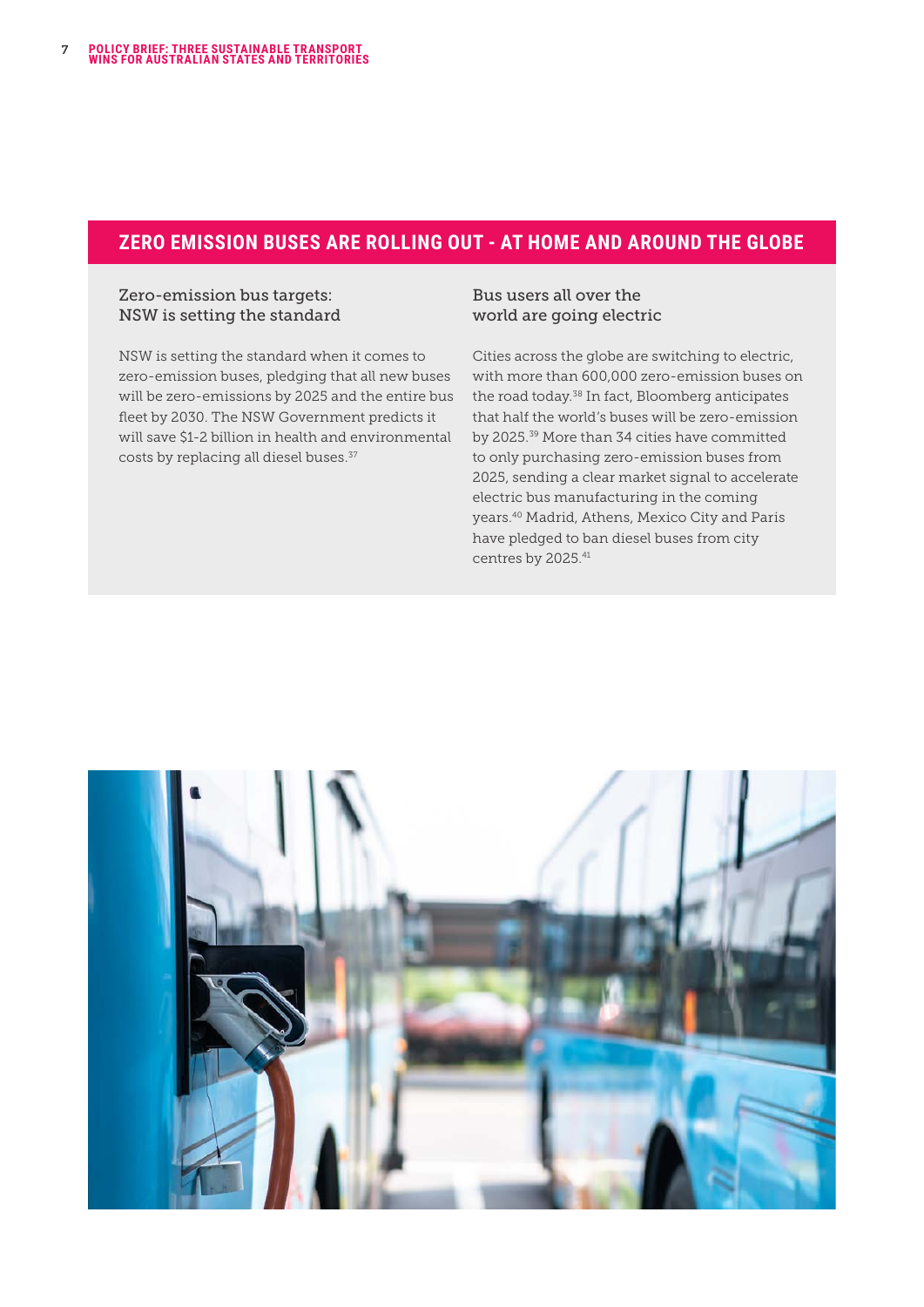Australian states and territories can be leaders in zero-emissions transport - or will risk missing the bus on emissions reductions and economic outcomes for communities.

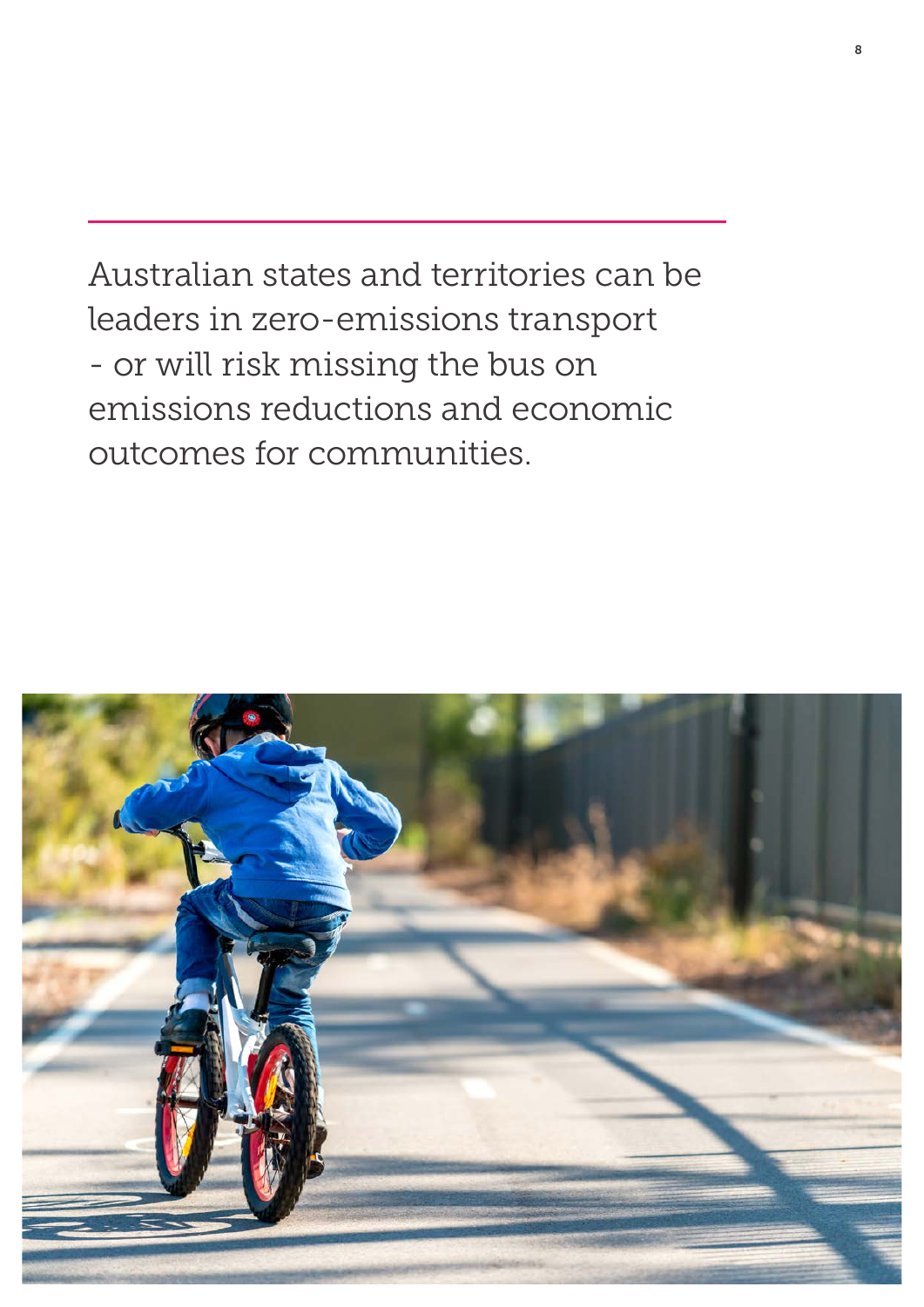### <span id="page-9-0"></span>**REFERENCES**

- [1](#page-1-0) Australian Government, 2022. *National Greenhouse Gas Inventory.* [Online] Available at: [https://ageis.](https://ageis.climatechange.gov.au/nggi.aspx) [climatechange.gov.au/nggi.aspx](https://ageis.climatechange.gov.au/nggi.aspx) [Accessed 2022].
- [2](#page-2-0) Jennings, Gail. (2016). UNEP Global outlook on Walking and Cycling: Policies & realities from around the world. DOI: 10.13140/RG.2.2.25892.88969.
- [3](#page-2-0) Climate Council, 2022. *Policy Package: Charging Ahead. State and territory transport policy recommendations to reach near- absolute zero emissions*.
- [4](#page-2-0) Australian Government, 2021. *Australia's emissions projections 2021.* [Online] Available at: https://www. industry.gov.au/data-and-publications/australiasemissions-projections-2021 [Accessed 2022].
- [5](#page-2-0) ClimateWorks, 2020. *Recover and Reduce.* [Online] Available at: [https://www.climateworksaustralia.org/](https://www.climateworksaustralia.org/resource/prudent-investments-to-boost-the-economy-and-lower-emissions/) [resource/prudent-investments-to-boost-the-economy](https://www.climateworksaustralia.org/resource/prudent-investments-to-boost-the-economy-and-lower-emissions/)[and-lower-emissions/](https://www.climateworksaustralia.org/resource/prudent-investments-to-boost-the-economy-and-lower-emissions/) [Accessed 2022].
- [6](#page-2-0) ClimateWorks, 2020. *Recover and Reduce.* [Online] Available at: [https://www.climateworksaustralia.org/](https://www.climateworksaustralia.org/resource/prudent-investments-to-boost-the-economy-and-lower-emissions/) [resource/prudent-investments-to-boost-the-economy](https://www.climateworksaustralia.org/resource/prudent-investments-to-boost-the-economy-and-lower-emissions/)[and-lower-emissions/](https://www.climateworksaustralia.org/resource/prudent-investments-to-boost-the-economy-and-lower-emissions/) [Accessed 2022].
- [7](#page-2-0) The Climate Council, 2018. *Waiting for the Green Light: Transport Solutions to Climate Change.* [Online] Available at: [https://www.climatecouncil.org.au/](https://www.climatecouncil.org.au/wp-content/uploads/2018/10/CC_MVSA0154-Report-Transport_V6-FA_Low-Res_Single-Pages.pdf) [wp-content/uploads/2018/10/CC\\_MVSA0154-Report-](https://www.climatecouncil.org.au/wp-content/uploads/2018/10/CC_MVSA0154-Report-Transport_V6-FA_Low-Res_Single-Pages.pdf)[Transport\\_V6-FA\\_Low-Res\\_Single-Pages.pdf](https://www.climatecouncil.org.au/wp-content/uploads/2018/10/CC_MVSA0154-Report-Transport_V6-FA_Low-Res_Single-Pages.pdf) [Accessed 2022].
- [8](#page-2-0) Pojani, D et al. 2018. *Cycling and walking are shortchanged when it comes to transport funding in Australia.* [Online] Available at: [https://theconversation.com/](https://theconversation.com/cycling-and-walking-are-short-changed-when-it-comes-to-transport-funding-in-australia-92574) [cycling-and-walking-are-short-changed-when](https://theconversation.com/cycling-and-walking-are-short-changed-when-it-comes-to-transport-funding-in-australia-92574)[it-comes-to-transport-funding-in-australia-92574](https://theconversation.com/cycling-and-walking-are-short-changed-when-it-comes-to-transport-funding-in-australia-92574) [Accessed 2022].
- [9](#page-2-0) Australian Infrastructure Audit, 2019. *Transport*. [Online] Available at: [https://www.infrastructureaustralia.](https://www.infrastructureaustralia.gov.au/sites/default/files/2019-08/Australian%20Infrastructure%20Audit%202019%20-%205.%20Transport.pdf?fbclid=IwAR1uN) [gov.au/sites/default/files/2019-08/Australian%20](https://www.infrastructureaustralia.gov.au/sites/default/files/2019-08/Australian%20Infrastructure%20Audit%202019%20-%205.%20Transport.pdf?fbclid=IwAR1uN) [Infrastructure%20Audit%202019%20-%205.%20](https://www.infrastructureaustralia.gov.au/sites/default/files/2019-08/Australian%20Infrastructure%20Audit%202019%20-%205.%20Transport.pdf?fbclid=IwAR1uN) [Transport.pdf?fbclid=IwAR1uN](https://www.infrastructureaustralia.gov.au/sites/default/files/2019-08/Australian%20Infrastructure%20Audit%202019%20-%205.%20Transport.pdf?fbclid=IwAR1uN) [Accessed 2022].
- [10](#page-2-0) Australian Transport Research Forum, 2008. *Evaluating the congestion reduction impacts of public transport – a comparative assessment.* [Online] Available at [https://](https://www.australasiantransportresearchforum.org.au/sites/default/files/2008_Aftabuzzaman_Currie_Sarvi.pdf) [www.australasiantransportresearchforum.org.au/sites/](https://www.australasiantransportresearchforum.org.au/sites/default/files/2008_Aftabuzzaman_Currie_Sarvi.pdf) [default/files/2008\\_Aftabuzzaman\\_Currie\\_Sarvi.pdf](https://www.australasiantransportresearchforum.org.au/sites/default/files/2008_Aftabuzzaman_Currie_Sarvi.pdf) [Accessed 2022].
- [11](#page-2-0) Garrard, J. 2009. *Active transport: Children and young people.* [Online] Available at [https://www.](https://www.vichealth.vic.gov.au/~/media/resourcecentre/publicationsandresources/active%20travel/active_transport_children_and_young_people_final.pdf) [vichealth.vic.gov.au/~/media/resourcecentre/](https://www.vichealth.vic.gov.au/~/media/resourcecentre/publicationsandresources/active%20travel/active_transport_children_and_young_people_final.pdf) [publicationsandresources/active%20travel/active\\_](https://www.vichealth.vic.gov.au/~/media/resourcecentre/publicationsandresources/active%20travel/active_transport_children_and_young_people_final.pdf) [transport\\_children\\_and\\_young\\_people\\_final.pdf](https://www.vichealth.vic.gov.au/~/media/resourcecentre/publicationsandresources/active%20travel/active_transport_children_and_young_people_final.pdf) [Accessed 2022].
- [12](#page-3-0) Macmichael, S. 2020. *20 per cent of Ireland's transport budget to be spent on cycling and walking under new coalition agreement in massive boost to active travel.* [Online] Available at [https://road.cc/content/news/20](https://road.cc/content/news/20-cent-irelands-transport-budget-active-travel-274541) [cent-irelands-transport-budget-active-travel-274541](https://road.cc/content/news/20-cent-irelands-transport-budget-active-travel-274541) [Accessed 2022].
- [13](#page-3-0) Hilliard, M. 2021. *Cycling, walking projects get bulk of transport spending in 2021.* [Online] Available at [https://](https://www.irishtimes.com/news/environment/cycling-walking-projects-get-bulk-of-transport-spending-in-2021-1.4673693) [www.irishtimes.com/news/environment/cycling](https://www.irishtimes.com/news/environment/cycling-walking-projects-get-bulk-of-transport-spending-in-2021-1.4673693)[walking-projects-get-bulk-of-transport-spending](https://www.irishtimes.com/news/environment/cycling-walking-projects-get-bulk-of-transport-spending-in-2021-1.4673693)[in-2021-1.4673693](https://www.irishtimes.com/news/environment/cycling-walking-projects-get-bulk-of-transport-spending-in-2021-1.4673693) [Accessed 2022].
- [14](#page-3-0) Greenways Ireland, 2022. *The Ultimate Guide to Ireland's Greenways.* [Online] Available at https:// greenwaysireland.org/waterford-greenway/ [https://](https://greenwaysireland.org/waterford-greenway/) [greenwaysireland.org/waterford-greenway/](https://greenwaysireland.org/waterford-greenway/) [Accessed 2022].
- [15](#page-3-0) Macmichael, Simon. 2020. *20 per cent of Ireland's transport budget to be spent on cycling and walking under new coalition agreement in massive boost to active travel*. [Online] Available at [https://road.cc/](https://road.cc/content/news/20-cent-irelands-transport-budget-active-travel-274541) [content/news/20-cent-irelands-transport-budget](https://road.cc/content/news/20-cent-irelands-transport-budget-active-travel-274541)[active-travel-274541](https://road.cc/content/news/20-cent-irelands-transport-budget-active-travel-274541) [Accessed 2022].
- [16](#page-3-0) RTE, 2021. *At a glance: How €35bn transport fund will be spent.* [Online] Available at https://www. rte.ie/news/2021/1004/1250721-ireland-ndptransport/#:~:text=The%20Government%20said %20its%20%E2%82%AC,routes%20receiving%20 %E2%82%AC4%20billion [Accessed 2022].
- [17](#page-3-0) Ibid.
- [18](#page-3-0) Pojani, D et al. 2018. *Cycling and walking are shortchanged when it comes to transport funding in Australia.* [Online] Available at: [https://theconversation.com/](https://theconversation.com/cycling-and-walking-are-short-changed-when-it-comes-to-transport-funding-in-australia-92574) [cycling-and-walking-are-short-changed-when](https://theconversation.com/cycling-and-walking-are-short-changed-when-it-comes-to-transport-funding-in-australia-92574)[it-comes-to-transport-funding-in-australia-92574](https://theconversation.com/cycling-and-walking-are-short-changed-when-it-comes-to-transport-funding-in-australia-92574) [Accessed 2022].
- [19](#page-4-0) Rérat, P., 2021. *The rise of the e-bike: Towards an extension of the practice of cycling?* [Online] Available at: [https://www.tandfonline.com/doi/full/10.1080/17450](https://www.tandfonline.com/doi/full/10.1080/17450101.2021.1897236) [101.2021.1897236](https://www.tandfonline.com/doi/full/10.1080/17450101.2021.1897236) [Accessed 2022]
- [20](#page-4-0) ASPA, 2022. *Three Transport Asks.* [Online] Available at: <https://aspactivity.org/three-transport-priorities/>
- [21](#page-4-0) MacArthur, J et al. 2018. *A North American Survey of Electric Bicycle Owners.* NITC-RR-1041. Portland [Online] Available at: [https://www.calbike.org/wp](https://www.calbike.org/wp-content/uploads/2019/02/A-North-American-Survey-of-Electric-Bicycle-Owners.pdf)[content/uploads/2019/02/A-North-American-Survey](https://www.calbike.org/wp-content/uploads/2019/02/A-North-American-Survey-of-Electric-Bicycle-Owners.pdf)[of-Electric-Bicycle-Owners.pdf](https://www.calbike.org/wp-content/uploads/2019/02/A-North-American-Survey-of-Electric-Bicycle-Owners.pdf) [Accessed 2022].
- [22](#page-4-0) *The Conversation,* 2021, *Cycling is ten times more important than electric cars for reaching net-zero cities.*  [Online] Available at: [https://theconversation.com/](https://theconversation.com/cycling-is-ten-times-more-important-than-electric-cars-for-reaching-net-zero-cities-157163) [cycling-is-ten-times-more-important-than-electric](https://theconversation.com/cycling-is-ten-times-more-important-than-electric-cars-for-reaching-net-zero-cities-157163)[cars-for-reaching-net-zero-cities-157163](https://theconversation.com/cycling-is-ten-times-more-important-than-electric-cars-for-reaching-net-zero-cities-157163) [Accessed 2022].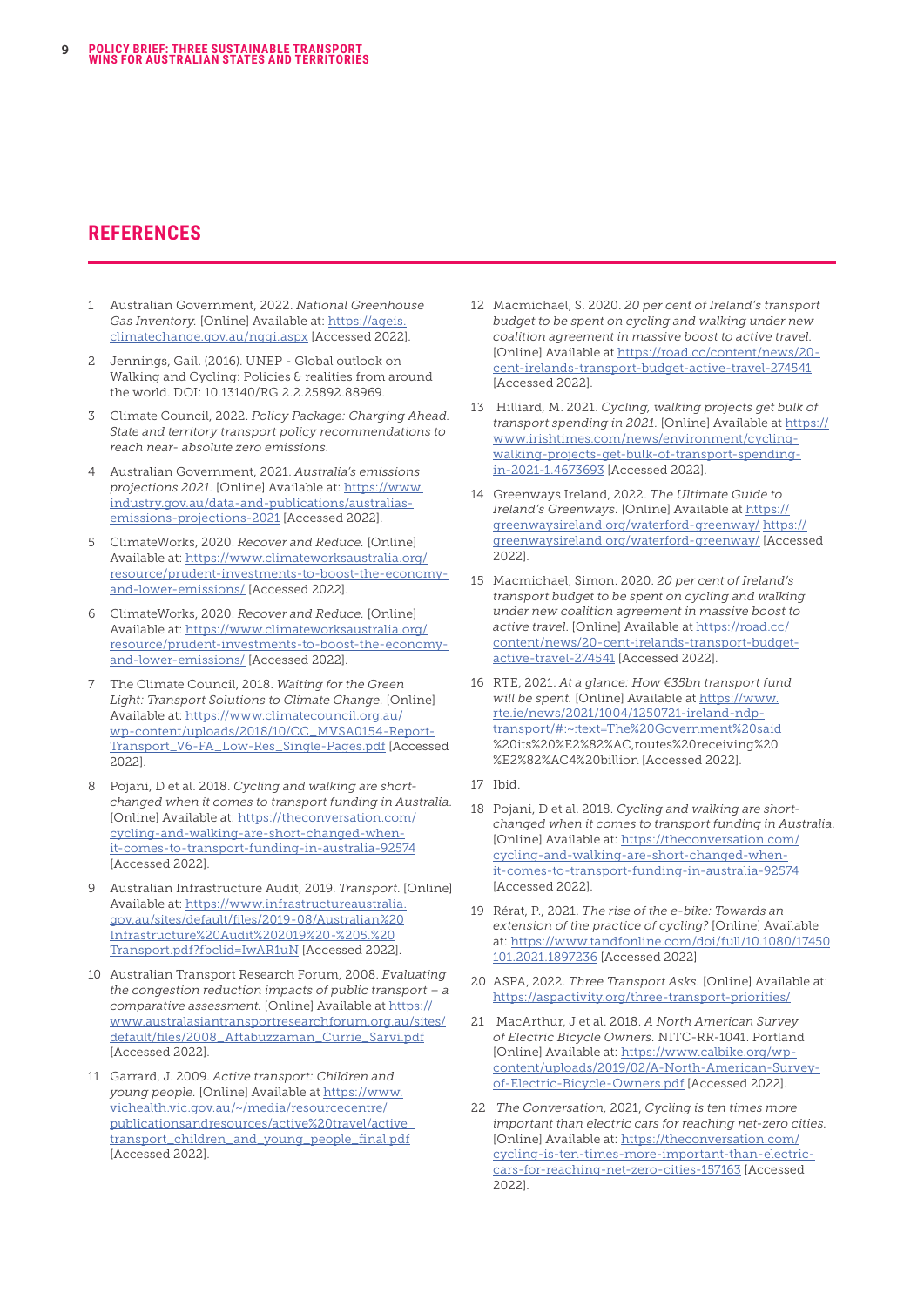- <span id="page-10-0"></span>[23](#page-4-0) Fishman, E. et al. 2021. *E-Bike Subsidy for Australians*, Institute for Sensible Transport (in press), as cited in ASPA, 2022. *Three Transport Asks.* [Online] Available at: <https://aspactivity.org/three-transport-priorities/> [Accessed 2022].
- [24](#page-5-0) ACT Government, 2020. *Canberra's Electric Bike Library.*  [Online] Available at: [https://www.climatechoices.act.](https://www.climatechoices.act.gov.au/policy-programs/canberras-electric-bike-library) [gov.au/policy-programs/canberras-electric-bike-library](https://www.climatechoices.act.gov.au/policy-programs/canberras-electric-bike-library) [Accessed 2022].
- [25](#page-5-0) Brown, 2021. *Canberra electric-bike library extended*  for 12 months. [Online] Available at: [https://www.](https://www.canberratimes.com.au/story/7323842/acts-e-bike-library-receives-an-extra-charge/) [canberratimes.com.au/story/7323842/acts-e-bike](https://www.canberratimes.com.au/story/7323842/acts-e-bike-library-receives-an-extra-charge/)[library-receives-an-extra-charge/](https://www.canberratimes.com.au/story/7323842/acts-e-bike-library-receives-an-extra-charge/) [Accessed 2022].
- [26](#page-5-0) ACT Government, 2020. C*anberra's Electric Bike Library.*  [Online] Available at: [https://www.climatechoices.act.](https://www.climatechoices.act.gov.au/policy-programs/canberras-electric-bike-library) [gov.au/policy-programs/canberras-electric-bike-library](https://www.climatechoices.act.gov.au/policy-programs/canberras-electric-bike-library) [Accessed 2022].
- [27](#page-5-0) ACT Government, 2020. *Canberra's Electric Bike Library.*  [Online] Available at: [https://www.climatechoices.act.](https://www.climatechoices.act.gov.au/policy-programs/canberras-electric-bike-library) [gov.au/policy-programs/canberras-electric-bike-library](https://www.climatechoices.act.gov.au/policy-programs/canberras-electric-bike-library) [Accessed 2022].
- [28](#page-5-0) Bicycle Network, *Backing the Bike 2022 Federal Election Policy Paper* [Online] Available at: [https://](https://www.bicyclenetwork.com.au/our-campaigns/federal-election-2021/) [www.bicyclenetwork.com.au/our-campaigns/federal](https://www.bicyclenetwork.com.au/our-campaigns/federal-election-2021/)[election-2021/](https://www.bicyclenetwork.com.au/our-campaigns/federal-election-2021/) [Accessed 2022].
- [29](#page-6-0) Clean Slate, 2022. *Finding Western Australia's drive to introduce clean and quiet transport.* [Online] Available at: [https://www.cleanstate.org.au/wa-made-electric](https://www.cleanstate.org.au/wa-made-electric-buses)[buses](https://www.cleanstate.org.au/wa-made-electric-buses) [Accessed 2022].
- [30](#page-6-0) NSW Government, 2022. *Zero Emissions Bus Transition Strategy.* [Online] Available at: [https://www.transport.](https://www.transport.nsw.gov.au/projects/current-projects/zero-emission-buses) [nsw.gov.au/projects/current-projects/zero-emission](https://www.transport.nsw.gov.au/projects/current-projects/zero-emission-buses)[buses](https://www.transport.nsw.gov.au/projects/current-projects/zero-emission-buses) [Accessed 2022].
- [31](#page-6-0) ClimateWorks Centre, *Electric Buses can reduce costs, improve air quality and support local industries.* [Online] Available at: [https://www.climateworksaustralia.org/](https://www.climateworksaustralia.org/news/electric-buses-can-reduce-costs-improve-air-quality-and-support-local-industries/) [news/electric-buses-can-reduce-costs-improve-air](https://www.climateworksaustralia.org/news/electric-buses-can-reduce-costs-improve-air-quality-and-support-local-industries/)[quality-and-support-local-industries/](https://www.climateworksaustralia.org/news/electric-buses-can-reduce-costs-improve-air-quality-and-support-local-industries/) [Accessed 2022].
- [32](#page-6-0) Electric Vehicle Council, *Electric Vehicle Council submission: NSW Upper House Inquiry into electric buses in regional and metropolitan public transport networks in NSW.* [Online] Available at: [https://](https://electricvehiclecouncil.com.au/wp-content/uploads/2021/07/2019-Submission-to-NSW-Parliament-on-buses-1.pdf) [electricvehiclecouncil.com.au/wp-content/](https://electricvehiclecouncil.com.au/wp-content/uploads/2021/07/2019-Submission-to-NSW-Parliament-on-buses-1.pdf) [uploads/2021/07/2019-Submission-to-NSW-Parliament](https://electricvehiclecouncil.com.au/wp-content/uploads/2021/07/2019-Submission-to-NSW-Parliament-on-buses-1.pdf)[on-buses-1.pdf](https://electricvehiclecouncil.com.au/wp-content/uploads/2021/07/2019-Submission-to-NSW-Parliament-on-buses-1.pdf) [Accessed 2022].
- [33](#page-6-0) Transdev, 2020. *Victoria's first electric bus saves 61.6 tonnes of CO2 emissions.* [Online] Available at: [https://](https://www.transdev.com.au/press-release/victorias-first-electric-bus-saves-61-6-tonnes-of-co2-emissions/) [www.transdev.com.au/press-release/victorias-first](https://www.transdev.com.au/press-release/victorias-first-electric-bus-saves-61-6-tonnes-of-co2-emissions/)[electric-bus-saves-61-6-tonnes-of-co2-emissions/](https://www.transdev.com.au/press-release/victorias-first-electric-bus-saves-61-6-tonnes-of-co2-emissions/) [Accessed 2022].
- [34](#page-6-0) Morris, C.2020. *IEA case study: electric buses in Helsinki, Finland.* [Online] Available at: [https://](https://chargedevs.com/newswire/iea-case-study-electric-buses-in-helsinki-finland/) [chargedevs.com/newswire/iea-case-study-electric](https://chargedevs.com/newswire/iea-case-study-electric-buses-in-helsinki-finland/)[buses-in-helsinki-finland/](https://chargedevs.com/newswire/iea-case-study-electric-buses-in-helsinki-finland/) [Accessed 2022].
- [35](#page-6-0) The Climate Council, 2021. *Smart Solutions to Supercharge QLD.* [Online] Available at: [https://www.](https://www.climatecouncil.org.au/resources/report-qld-smart-solutions/) [climatecouncil.org.au/resources/report-qld-smart](https://www.climatecouncil.org.au/resources/report-qld-smart-solutions/)[solutions/](https://www.climatecouncil.org.au/resources/report-qld-smart-solutions/) [Accessed 2022].
- [36](#page-6-0) The Australian Institute, 2021. *Climate of the Nation 2021.* [Online] Available at: https://australiainstitute.org. au/wp-content/uploads/2021/10/211013-Climate-ofthe-Nation-2021-WEB.pdf [Accessed 2022].
- [37](#page-7-0) NSW Government, 2022. *Zero Emissions Bus Transition Strategy.* [Online] Available at: [https://www.transport.](https://www.transport.nsw.gov.au/projects/current-projects/zero-emission-buses) [nsw.gov.au/projects/current-projects/zero-emission](https://www.transport.nsw.gov.au/projects/current-projects/zero-emission-buses)[buses](https://www.transport.nsw.gov.au/projects/current-projects/zero-emission-buses) [Accessed 2022].
- [38](#page-7-0) Sustainable Bus, 2022. *ZE bus sales forecast to rise to 83% of the global market by 2040, BloombergNEF EVO 2021 says* [Online] Available at: https://www. sustainable-bus.com/news/electric-bus-forecastbloomberg-evo-2021/#:~:text=98%25%20of%20 e%2Dbus%20sold,%2Dterm%20opportunity%20for%20 %5B%E2%80%A6%5D&text=By%20Editorial%20Staff- ,600%2C000%20e%2Dbuses%20on%20the%20road%20 globally%20today%20(39%25,%25%20of%20the%20 global%20fleet).
- [39](#page-7-0) *Bloomberg,* 2018. *Electric Buses will take over half the world by 2025.* [Online] Available at: [https://www.](https://www.bloomberg.com/news/articles/2018-02-01/electric-buses-will-take-over-half-the-world-by-2025) [bloomberg.com/news/articles/2018-02-01/electric](https://www.bloomberg.com/news/articles/2018-02-01/electric-buses-will-take-over-half-the-world-by-2025)[buses-will-take-over-half-the-world-by-2025](https://www.bloomberg.com/news/articles/2018-02-01/electric-buses-will-take-over-half-the-world-by-2025) [Accessed 2022].
- [40](#page-7-0) Climate Works Centre, *Electric Buses can reduce costs, improve air quality and support local industries.* [Online] Available at: [https://www.climateworksaustralia.org/](https://www.climateworksaustralia.org/news/electric-buses-can-reduce-costs-improve-air-quality-and-support-local-industries/) [news/electric-buses-can-reduce-costs-improve-air](https://www.climateworksaustralia.org/news/electric-buses-can-reduce-costs-improve-air-quality-and-support-local-industries/)[quality-and-support-local-industries/](https://www.climateworksaustralia.org/news/electric-buses-can-reduce-costs-improve-air-quality-and-support-local-industries/) [Accessed 2022].
- [41](#page-7-0) Clean Slate, 2022. *Finding Western Australia's drive to introduce clean and quiet transport.* [Online] Available at: [https://www.cleanstate.org.au/wa-made-electric](https://www.cleanstate.org.au/wa-made-electric-buses)[buses](https://www.cleanstate.org.au/wa-made-electric-buses) [Accessed 2022].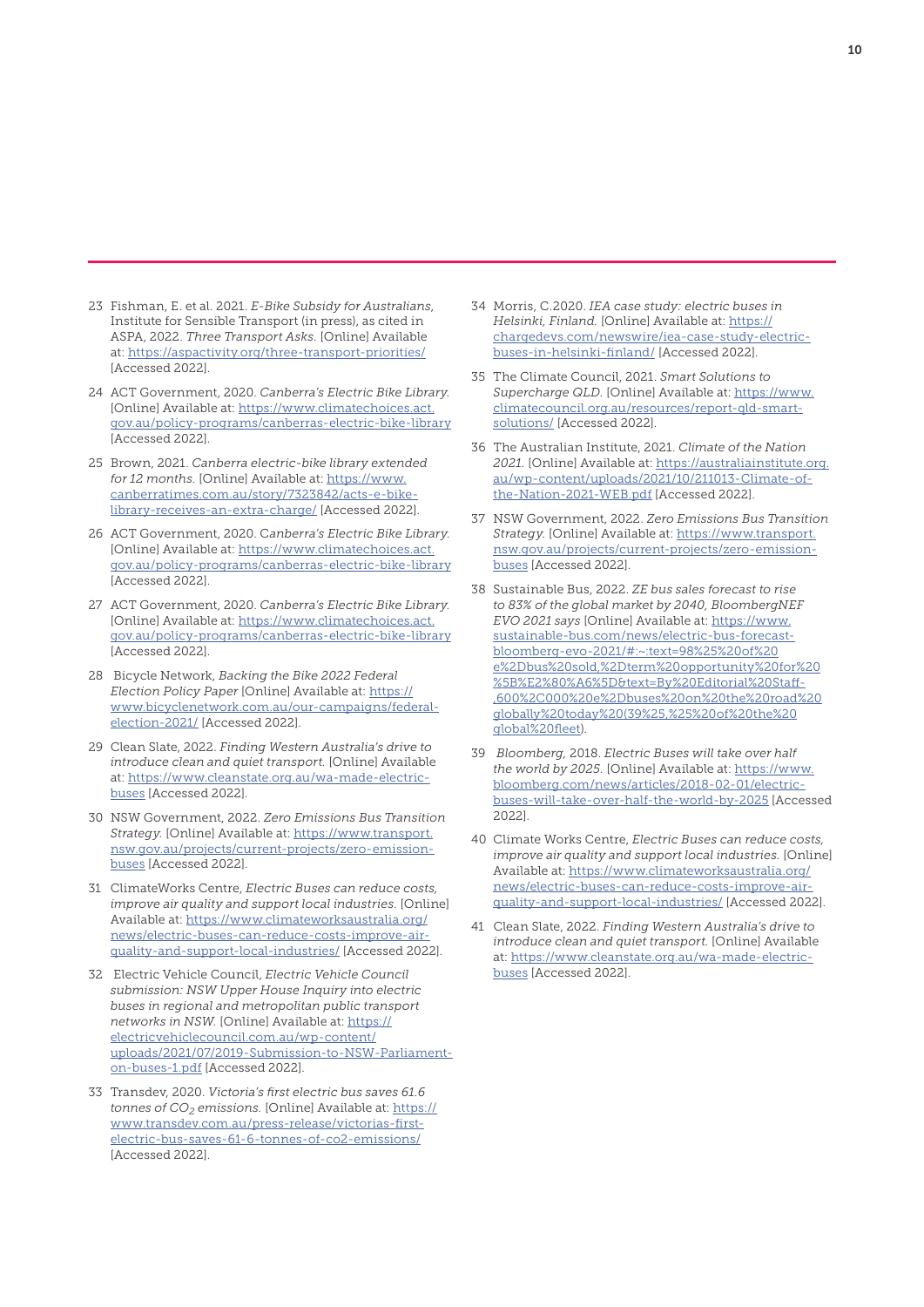### **IMAGE CREDITS**

Cover Page: BRISBANE, AUSTRALIA - JULY 6, 2017: A bicycle chained to a lamppost beside Adelaide St in Brisbane City by Songsook, licensed via Shutterstock.

Pge 5: "My daily commute to school" by KBO Bike, licensed via Unsplash.

Page 7: Electric bus stands at the charger by THINK A, licensed via Shutterstock

Page 8: Australian boy riding his bicycle on bike lane on a day, South Australia. By myphotobank.com.au, licensed via Shutterstock.